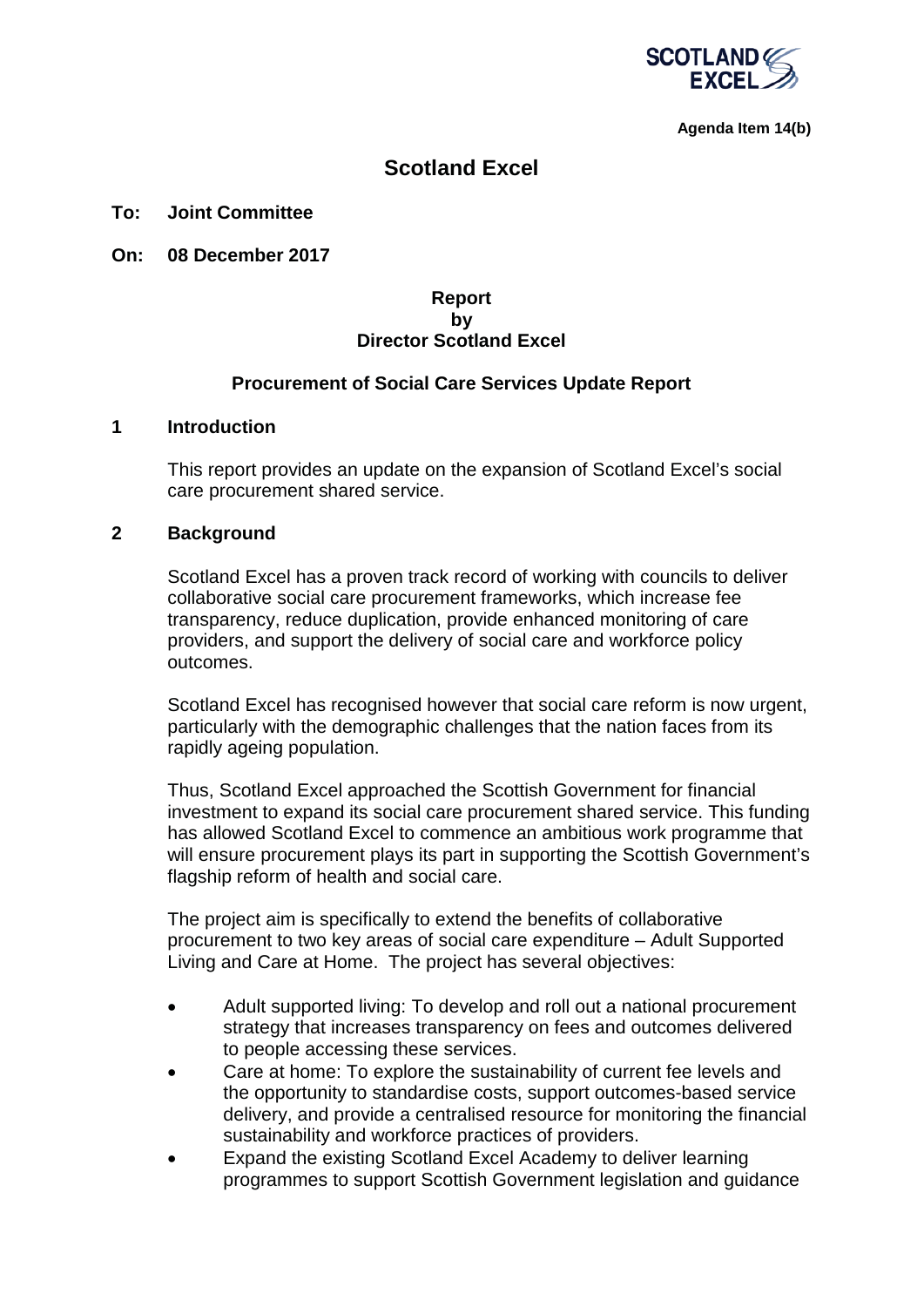including Health and Social Care Integration, Procurement of Care and Support Guidance, and Self-directed Support.

To deliver operational efficiencies through consideration of a national vacancy tool.

# **3 Project Update**

The Scotland Excel project team was recruited in May 2017. Since project inception, Scotland Excel has been heartened by the level of support it has received from health and social care partnerships and provider representative organisations.

An initial meeting with commissioners attracted representation from 24 health and social care partnerships. Following detailed market analysis and project scoping with commissioners, Scotland Excel has now established two working groups, one for Care at Home and one for Supported Living services. These working groups comprise both commissioner (11 & 10 HSCP representatives) and provider representation (6 providers in each working group).

Using a process called "Working Together for Change" both groups have spent time considering what's working and more importantly what's not working with the commissioning and procurement of these services.

Working together for change is a structured approach to engagement with people using services, commissioners and providers to review their experiences of procured services and determine their priorities for change. It is a systematic process for planning change with people, which provides powerful insights into what is working and not working, as well as their aspirations for the future. We are using this approach to ensure that coproduction with people and families, commissioners and providers is at the heart of any future collaborative procurement strategy.

Using this WTfC process, we now better understand what project success might look like from different perspectives, how national procurement can help deliver that success, along with a clear understanding of how that success could be measured from the perspectives of Scotland Excel, the people who use the services, our partner providers and our local authority commissioning /procurement colleagues. A short summary of what that success looks like is attached.

### **Project Benefits**

The benefits of the Scottish Procurement Model are well recognised including; improved governance, operational efficiencies, implementation of policies and supporting local economies. It is anticipated that these benefits will be delivered as a result of this project. It is also envisaged that the following benefits will be delivered:

Creating transparency and consistency within the social care market through national procurement solutions which paves the way for commissioning strategies which deliver innovation and service improvements.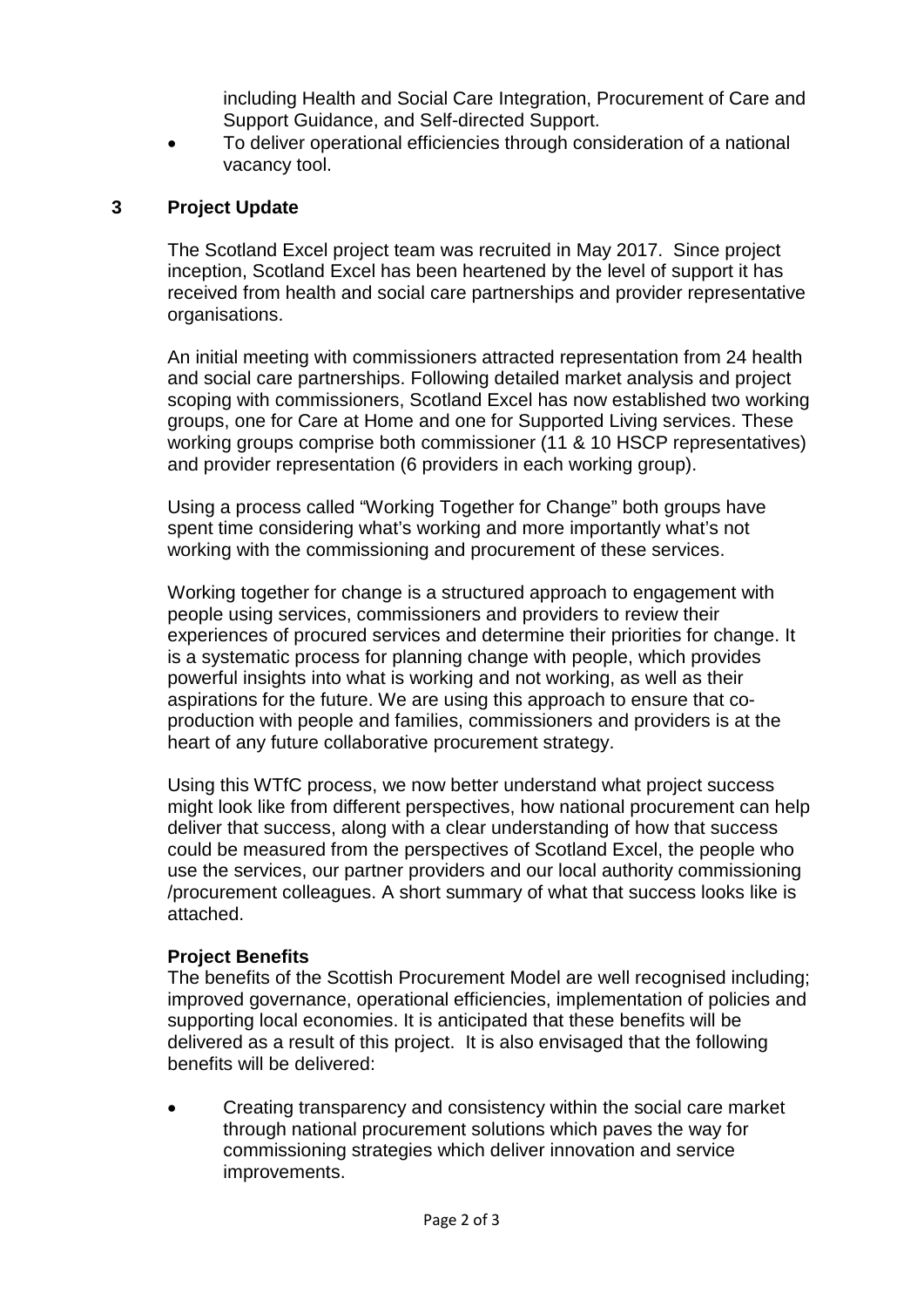- Centralised monitoring of social care provider financial stability can support continuity of care and support for the people who use services through early intervention.
- x A collaborative approach can help to standardise terms and conditions for social care employees and support positive workforce practices such as payment of the Living Wage and avoidance of zero hours' contracts.
- A national commissioning academy provides a trusted resource that enables practitioners to keep up-to-date with best practice, policy and legislation in a changing landscape.
- A national vacancy tool will improve the efficiency of practitioners by reducing time spent finding the right placement for the individual needs of the person using the service.

# **4 Recommendations**

Members are asked to note the progress made regarding the Procurement of Social Care Services Project.